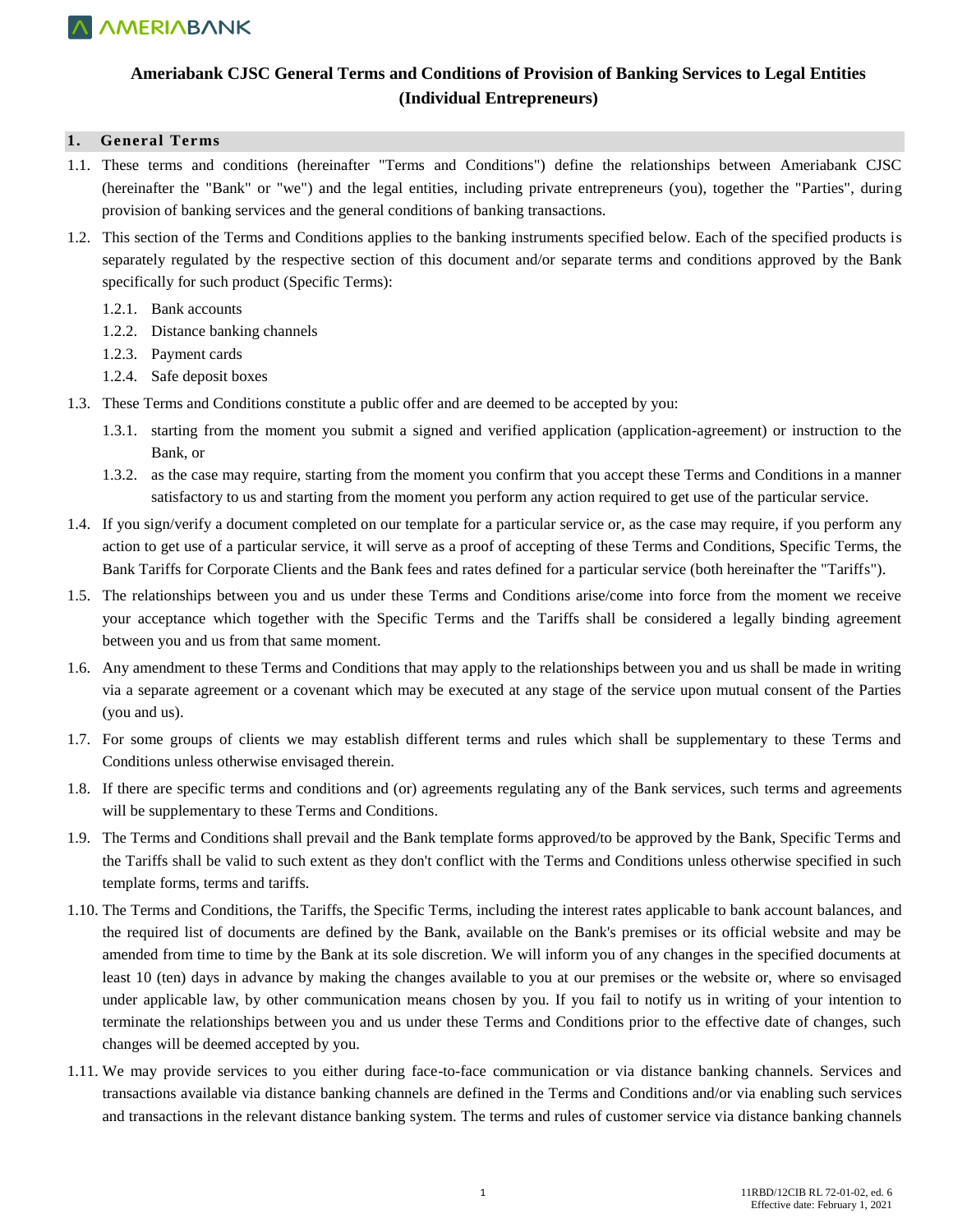are defined herein. Any terms and conditions not described herein, including public terms of distance banking, will be made available by us separately in a particular distance banking system envisaged for the given type of service.

- 1.12. You may get banking services at our branches and via a Contact Center during the operational day which we determine at our sole discretion. The information on operational days and hours of each branch and the Contact Center is available on our official website. Whenever met in these Terms and Conditions, operational days shall be considered those days and hours when the Bank branches and the Contact Center are available for customer service. A business day shall be a weekday from 9:00 a.m. to 6:00 p.m.
- 1.13. You should approve the signature card for your representative/s with a signature authority and seal imprint specimen (if any) and provide an instruction specifying the scope of authorities of your authorized signatories in accordance with the Bank's internal regulations. The instruction and the signature and seal card shall be approved for an indefinite period and shall be valid until canceled by you unless otherwise specified in the instruction and/or the signature card. Change of the position title of the persons specified in your instruction shall not automatically imply change of their authorities. If your specimen signature was created via distant banking means, it will be approved during your first visit to the Bank after that.
- 1.14. In consideration for the services provided by the Bank, you shall pay respective fees to the Bank and ensure the minimum required balance on your account as prescribed under the Tariffs.
- 1.15. All fees shall be charged in Armenian drams (hereinafter AMD). Exception may be made if you are a non-resident in which case you may pay the fees in foreign currency as well. Fees expressed as percentage of foreign currency amounts shall be charged in AMD based on the Bank's buy exchange rate. Debit and credit of AMD-denominated card service fees shall be subject to the average exchange rate prevailing on the FX markets and declared by the Central Bank of Armenia as of that date.
- 1.16. If you have no sufficient funds available on your AMD account, the Bank may convert the whole or part of the commission fee amount from your foreign currency accounts based on the Bank's buy exchange rate as of that date.
- 1.17. Subject to the requirements of Armenian legislation, we have the right to share information about you, your accounts and your credit liabilities, upon request or at our own initiative, with other banks, credit organizations, credit bureaus and Deposit Guarantee Fund without giving prior notice to you.
- 1.18. Subject to the requirements of Armenian legislation, we have the right to provide to the tax authorities information on opening and closing bank accounts for tax payers registered with tax authorities without giving prior notice to you.
- 1.19. We may provide information about you to foreign competent authorities subject to the laws and regulations of the relevant jurisdiction if you fall under that country's jurisdiction.
- 1.20. We will communicate with you and will send you messages, including documents, materials and other items relating to our products and services, in a manner agreed with you using the notice details provided by you. According the Republic of Armenia laws and regulations, if you submit a written application to the Bank requesting us to change the communication method, at your sole discretion, we will have the right to use the modified communication method also during communication within a 30-day period from the time of receipt of your written application. In addition, any changes in the communication method more than once a year may be made with the Bank's consent in accordance with the internal regulations and tariffs of the Bank.
- 1.21. The Bank may accept the consents (including consents for exchanging information with ACRA Credit Reporting CJSC, CBA Credit Register, Nork Social Services Technology and Awareness Center, E-Governance Infrastructure Implementation Unit CJSC and other databases), applications, notices or other documents provided by you to the Bank within the scope of particular services, campaigns and other relations offered or rendered by the Bank by exchanging messages (documents) via electronic communication channels enabling client identification, such as the email address provided by you to the Bank, Online/Mobile Banking systems, and, where applicable, other means of electronic communication specified in the Bank's public offers and/or separate terms within the scope of particular services. The Bank may apply additional means of client identification. Any consent, application or other document sent by you in electronic form in accordance with the requirements specified in this clause and a consent, application or other document signed manually are equal in legal effect.
- 1.22. Hereby you authorize the Bank to use your contact data (name, address and any contact details that might have been provided to the Bank), as well as share such information with companies having contractual relationships with the Bank, at its sole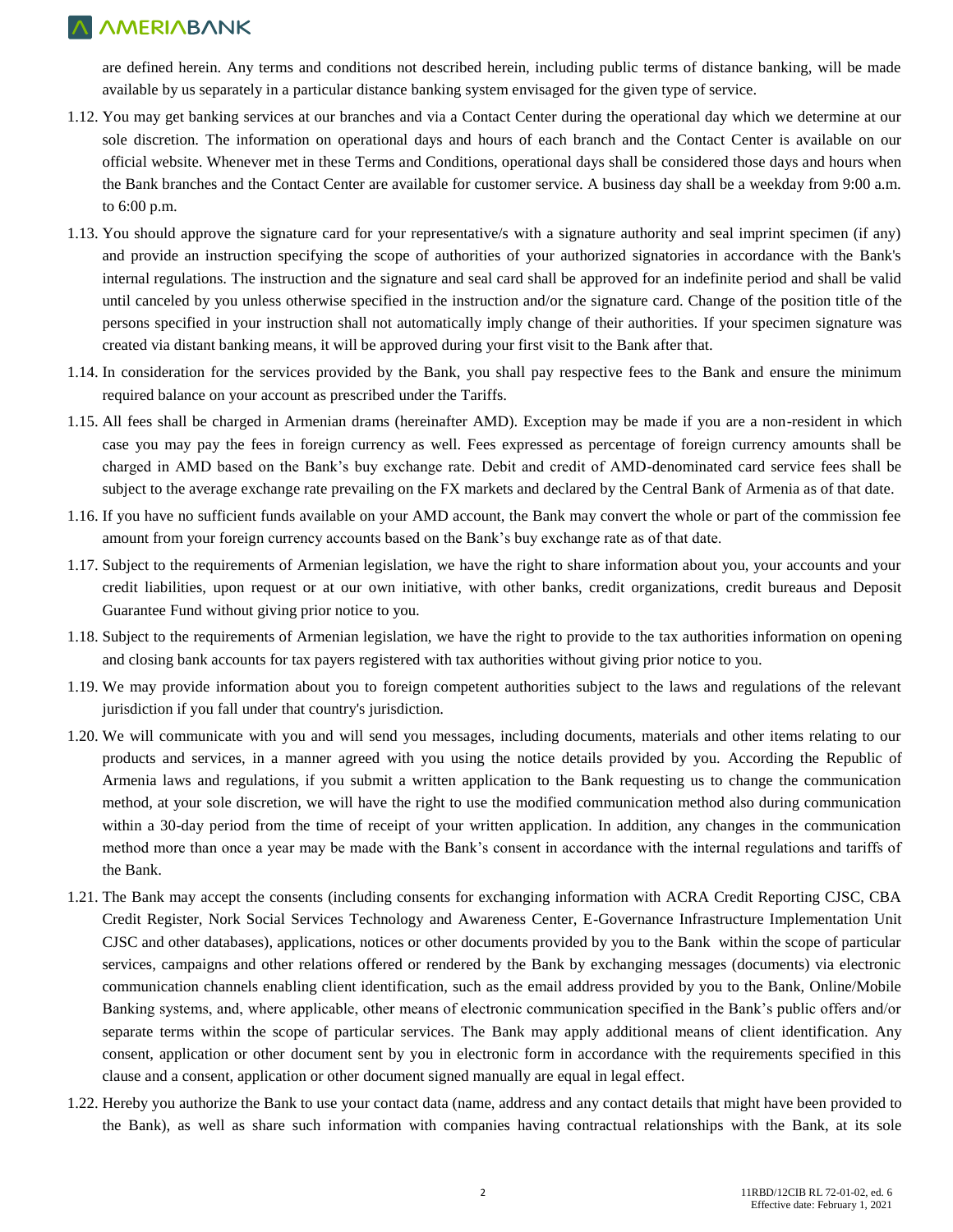discretion and without any prior notice to you, in order to make provision of services easier or ensure higher level of service for you.

- 1.23. Hereby you give your consent and instruction for the Bank to provide sufficient information to pay your credit liabilities to third parties approaching the Bank for the purpose of payment of your liabilities.
- 1.24. By providing your incorporation documents to us, you agree that in order to execute application-agreement the Bank can make inquiries to Nork Social Services Technology and Awareness Center Foundation and/or other organizations possessing information about physical entities: personal data of founders/owners/managers of the company, in case of individual entrepreneurs – managers and individual entrepreneur, if they are physical entities (full name, ID (number, issuing authority, date of issue, expiry date), citizenship, gender, registered address, PPSN, date of birth, employer, position, current and past occupation, income and other available information). The received information will be then incorporated in the applicationagreement. The Client's consent under this clause shall be confirmed in writing before execution of application-agreement, and in case of execution of application-agreement the consent shall be deemed given by accepting the Terms and Conditions.
- 1.25. By submitting incorporation documents of the company and individual entrepreneur to the Bank, you hereby agree that the Bank may send inquiries to EKENG (and/or any other person/entity possessing personal data of companies, their founders/owners, as well as individual entrepreneurs and their managers) and receive personal data specified/classified under the "Overview of Personal Data Received by the Bank" posted on our official website, for any and all of the following purposes: (i) to prepare application/agreements, (ii) consider the options for lending to you at your or our initiative, and (iii) make lending propositions to you at your or our initiative. In addition to the condition specified herein, the consent given hereby will be confirmed in writing or will be considered given by accepting the Terms and Conditions, if the application (applicationagreement) is executed. Furthermore, the consent referred to herein shall apply only to the clients who have confirmed their consent in writing after it was incorporated in the Terms and Conditions and/or have entered into business relationship with the Bank by accepting the Terms and Conditions relating to the Bank instruments specified in clause 1.2 above.
- 1.26. The Client agrees that the Bank, regardless of whether or not the Client has or undertakes credit obligations, shall generate a Bank ID for which the Bank shall enter information about the company and its owners/founders/managers into the unified client database of the credit register of the Central Bank of Armenia.
- 1.27. We may use your email address, mobile phone number and other contact data to send you informative or promotional messages. Informative messages include: account statements, amendments to terms and conditions of our services, procedure of communication between you and us, definition, change or termination of your and the Bank's rights and obligations; amendments to the Armenian laws and regulations or our internal regulations that may influence the services offered to you and the annual percentage yield, as well as your liabilities and grounds for their origin, repayments and the measures taken by us in response to your failure to perform your liabilities, whether in whole or in part, and the respective procedures.
- 1.28. In case of notice by post, email, SMS or other applicable communication means if technically possible, you shall be considered duly notified from the moment such notice has been sent to the mailing address, email address, phone number or other applicable communication means if technically possible, as provided by you and agreed with you.
- 1.29. If your address, residency status or any other information or documents provided by you to the Bank change, you must promptly inform us. If you do not inform us about the changes, we shall not be liable for any losses and damages you may incur as a result of operations with your bank accounts based on the information available at the Bank.
- 1.30. The Client agrees that for security considerations all conversations between the Bank and the Client (its representative), conducted within the Bank premises or via any communication channel in real time regime, can be recorded, and these records can be relied upon as proof and used by the Bank for protection of its legitimate rights and interests.
- 1.31. You agree that the Bank may provide the information relating to you and containing banking secrecy to the persons specified in the laws and regulations of the Republic of Armenia in the respective cases and order, as well as:
	- 1.31.1. To criminal prosecution bodies if fraud, forgery or crime has occurred, or is suspected, or pending,
	- 1.31.2. To insurance companies, reinsurers, professionals providing evaluation services during insurance compensation provision process (applicable whenever required to protect the rights and legal interests of the Bank, to the respective extent).

The consent referred to herein shall apply on the basis of your written confirmation after its incorporation in the Terms and Conditions, including accepting or agreeing to the Terms and Conditions by any relevant acceptable method. Furthermore, the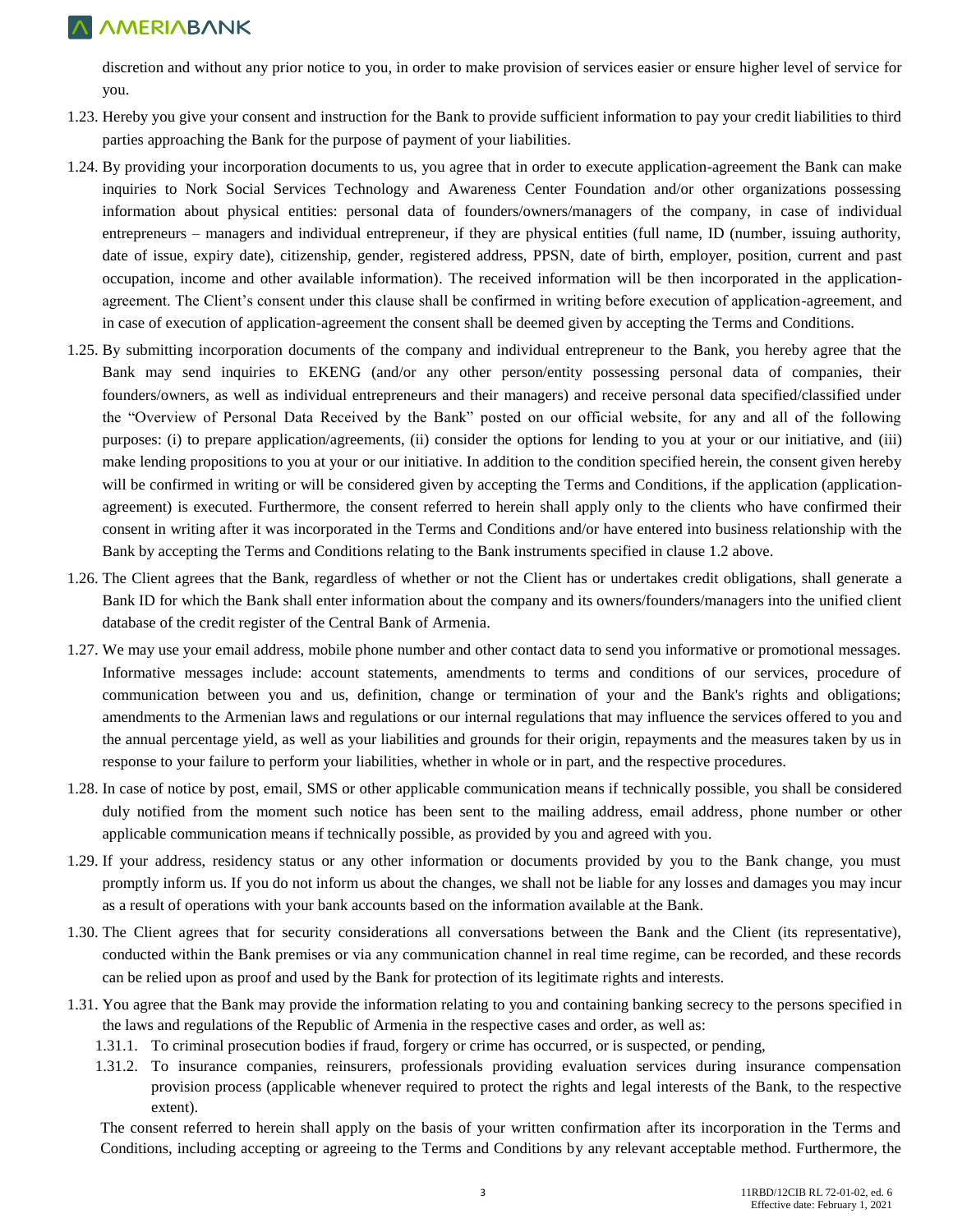consent shall remain in full force and effect for an indefinite period and shall survive termination of relationships between you and us.

- 1.32. In order to ensure higher security for online card payments, you agree to receive one-time passwords to your mobile phone number or email provided to the Bank to make payments on VBV/Secure code websites.
- 1.33. The Client has been warned that any message sent via electronic communication means can be subjected to third party interference. The Client is also aware that information sent to the mailing address specified by the Client can become accessible to third parties due to reasons beyond control of the Bank. In this regard, the Client agrees that the Bank shall not be responsible for any loss the Client might incur as a result of delays in receipt of information due to reasons specified above or third parties gaining access to information due to reasons beyond control of the Bank or through no fault of the Bank.
- 1.34. You will be held liable for all losses and damages we may incur if you fail to fulfill your liabilities under these Terms and Conditions and the Specific Terms in a proper manner.
- 1.35. We shall not be held liable for any losses (including loss of profits or interest), whether direct or indirect, incurred by any person, if such losses result from our activities aimed at prevention of money laundering and terrorism finance or taken in pursuance of other requirements of Armenian legislation.
- 1.36. We shall not be held liable for your losses, damages or delay resulting from activities of Government authorities or force majeure conditions, including breakdown of devices or power failure or cutoff.
- 1.37. We shall not be liable for banking operations or banking services in case of the client's insolvency or bankruptcy, and, in relation to the private entrepreneurs, in case of the client's death or incapacity, as long as we haven't received proper notice of the same, including relevant documents. Once we are properly notified, we will suspend banking operations on the account and provision of services from the business day following the day of notification until the client's authorized representatives obtain and register their authorities to execute transactions. In case of the private entrepreneur's death, the accrual of fines terminates, while accrual of interest continues. We may also suspend provision of the bank services and transactions if we receive information on the above specified circumstances from other sources which are reliable in our opinion.
- 1.38. In the cases specified below we shall be entitled to decline (suspend) your transactions/provision of services, refuse to enter into legal relationships with you, terminate legal relationships with you or close your accounts or temporarily restrict transactions on your accounts subject to our internal regulations (including effective Tariffs) at our sole discretion, until you provide the required documents or fulfill the Bank's requirements:
	- 1.38.1. in cases defined in the Republic of Armenia Law "On Combating Money Laundering and Terrorism Financing" and other Armenian laws and regulations
	- 1.38.2. if you fail to perform our legitimate requirements, including failure to pay your liabilities to the Bank in a timely manner, breach of the Terms and Conditions, failure to provide documents or other information required by the Bank, or the form and contents of such documents and information do not comply with our requirements
	- 1.38.3. in cases specified in the Terms and Conditions, the Tariffs and the Specific Terms We shall not be held liable for any loss you may suffer as a result of such actions.
- 1.39. To comply with the requirements of Armenian legislation, UN Security Council resolutions, norms of international law, international and foreign sanctions and our unilateral commitments, as well as upon request of our correspondents or in view of the relevant resolution of our authorized bodies, we may introduce limitations or impose bans for persons with a certain nationality (registration) or residency and/or otherwise grouped persons. Such limitations and bans may refer to the account service and overall cooperation with you or only part of services (for example, ban on issuance/service of international payment cards, receiving/sending international money transfers through foreign currency accounts).
- 1.40. You may terminate the agreement with the Bank and close your accounts any time if you give us prior written notice and repay all your outstanding liabilities to us in full.
- 1.41. We may suspend or terminate operations on your accounts without giving you prior notice or explanation in compliance with the procedure and terms prescribed by the Armenian legislation.
- 1.42. Any relationships outside the scope of these Terms and Conditions are subject to the Tariffs, Specific Terms, other documents containing contract between you and the Bank and Armenian legislation, or, if such relationships are not regulated by the Armenian legislation, customary business practices.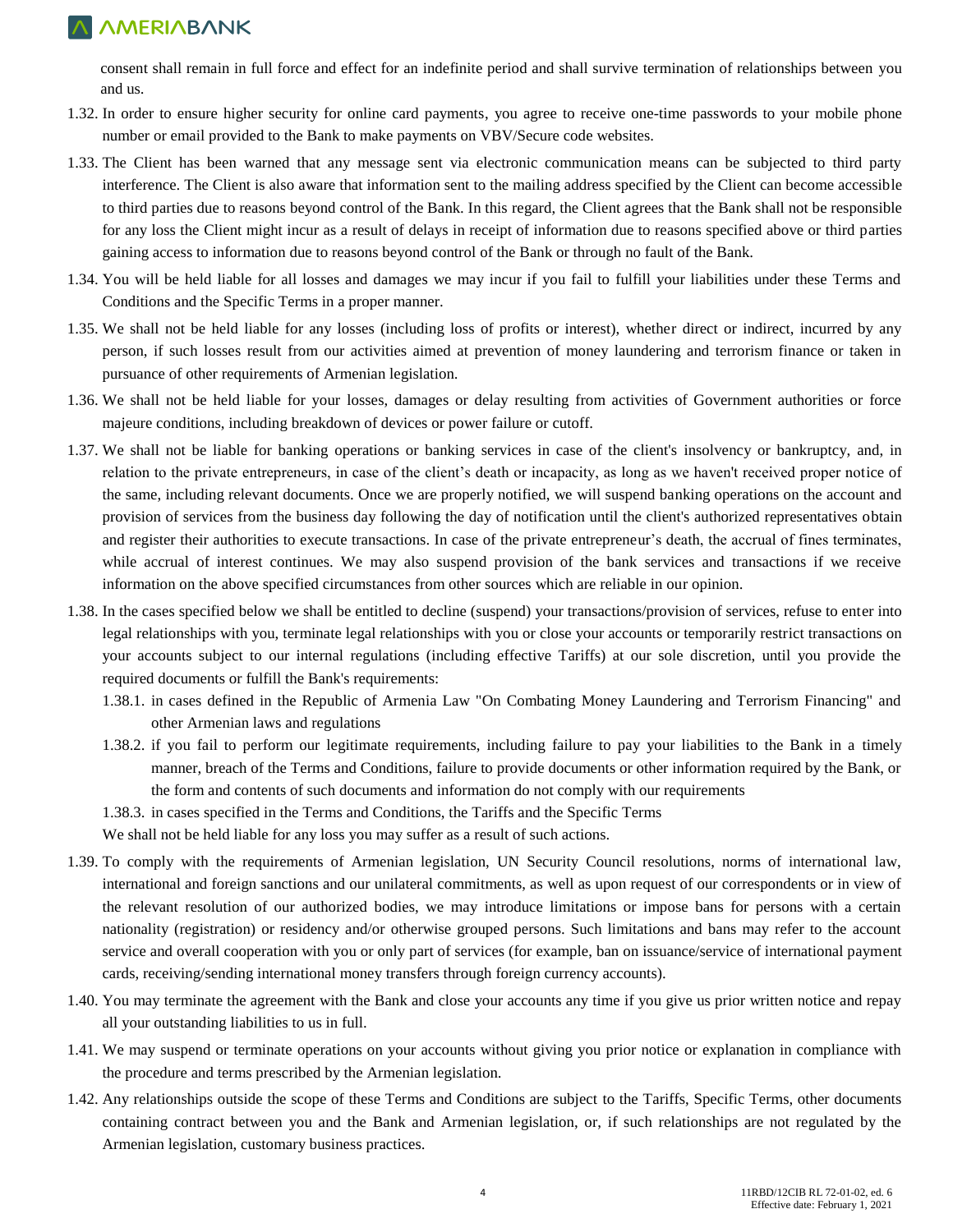- 1.43. Disagreements and disputes between you and us shall be settled via judicial procedure in Yerevan Court of General Jurisdiction, unless we agree otherwise and/or the imperative norms of legislation require otherwise.
- 1.44. If there is any discrepancy between Armenian and English versions of these Terms and Conditions, the Armenian text shall prevail.

#### **2. Bank Accounts**

- 2.1. These Terms and Conditions shall apply to all your accounts with the Bank, irrespective of currency and type.
- 2.2. We will open a bank account for you on the basis of the application (application-agreement) filled in by you on the Bank template form.
- 2.3. Current accounts may be opened in Armenian drams, US dollars, euros, Russian rubles, Swiss francs, British pounds sterling, Canadian dollars, Japanese yens, Australian dollars, UAE dirhams, paper gold (999.9 purity), and other currencies quoted by the Bank.
- 2.4. Your right to manage the funds on your accounts may be restricted only if (i) there is a lien on your account subject to Armenian legislation, (ii) account transactions have been terminated or (iii) in other cases defined by contract or prescribed under the Armenian legislation and/or the Terms and Conditions.
- 2.5. We will define the procedure for transfer of funds from your accounts at our discretion unless otherwise required by Armenian legislation. Unless otherwise prescribed under the Armenian legislation, the Terms and Conditions or the agreement between you and us, your instructions given to the Bank will be executed on a "first come first served" basis (calendar sequence) if there is sufficient balance on your account. Such instructions shall be further separated according to the way received (separate group for each distance banking channel and for the instructions given in person at our premises). If you submit a group order or several instructions at the same time, we will define the priority of their execution at our sole discretion unless otherwise instructed by you.
- 2.6. We will accept your instructions during operational hours defined by the Bank.
- 2.7. FX transactions or paper gold purchase transactions based on your payment orders, including those filed online, will be executed by us at the exchange rates effective at the transaction execution moment irrespective of when we have received your payment order. We may decline currency exchange or paper gold purchase orders we receive out of business hours or on weekends and public holidays.
- 2.8. Your payment orders will be processed during the following hours:
	- 2.8.1. In-house transfers: during the operational day when the instruction was received unless otherwise instructed by you
	- 2.8.2. Transfers to other bank accounts: a same day transfer if the instruction was received:
		- 2.8.2.1. by 1:00 p.m. if received at the Bank premises, by 2:00 if received by distance banking channels (for AMDdenominated payment orders),
		- 2.8.2.2. by 4:00 p.m. if received at the Bank premises, by 5:00 if received by distance banking channels (for USDdenominated payment orders),
		- 2.8.2.3. by 3:00 p.m. if received at the Bank premises, by 4:00 if received by distance banking channels (for payment orders in other currencies or in paper gold).

Any payment order submitted after the specified hours shall be processed on the next business day. The procedure of payment order processing and withdrawing of funds from the client accounts is subject to the internal regulations of the Bank.

The timing for execution of payment orders may differ from the terms specified above if defined so in the Tariffs.

- 2.9. The language of your payment order should be:
	- 2.9.1. Armenian, or English, as the case may require, or any other language agreed between the Parties, if the payment order is to be executed via Armenia-based local payment systems,
	- 2.9.2. English in case of international money transfers. This does not refer to RUB-denominated transfers in which case the language is Russian.
- 2.10. If the payment order has not been accepted by close of the fifth business day following execution of the payment order or actual payment, such payment order not accepted by us will be canceled.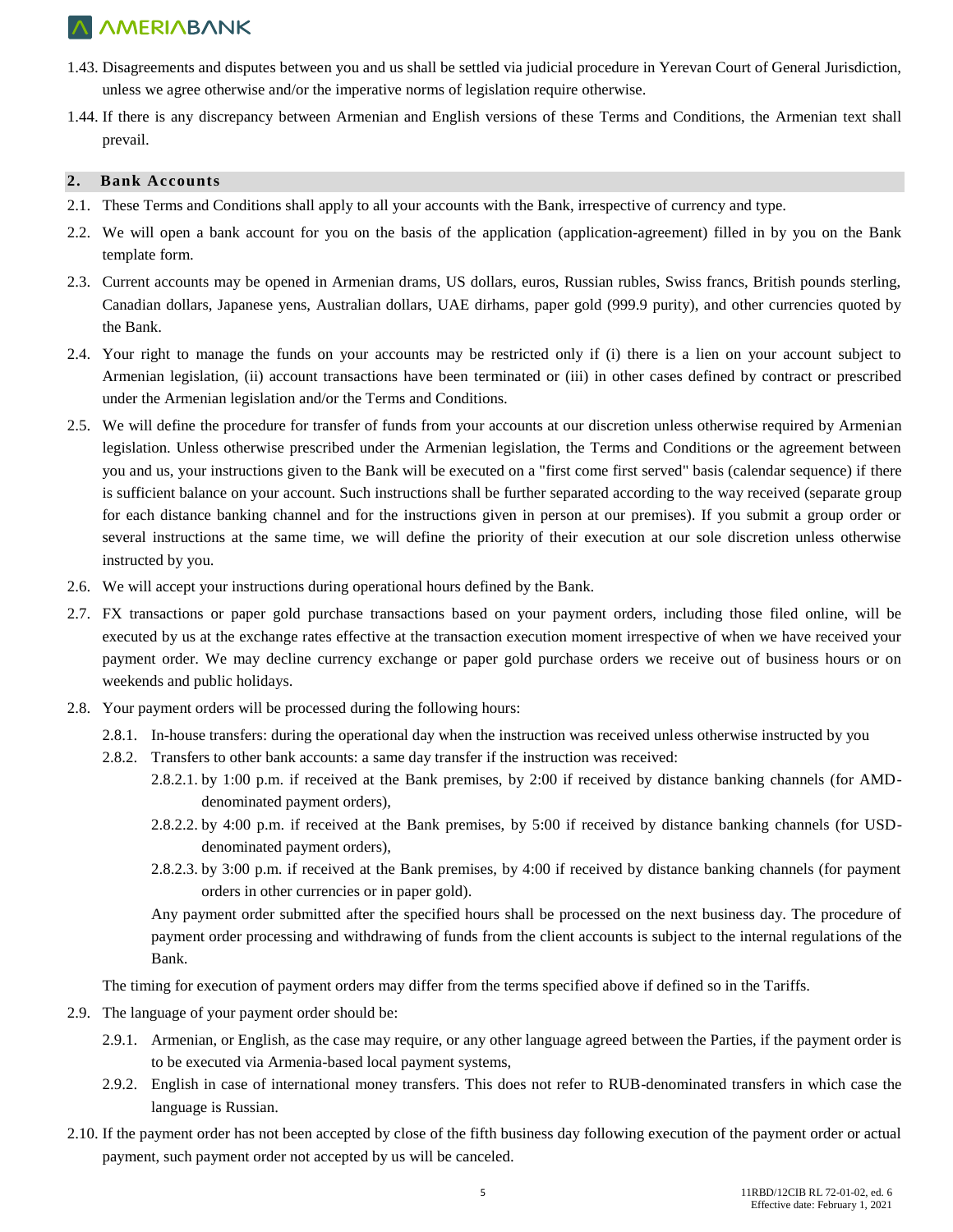- 2.11. Cash funds will be deposited into your account at the moment presented. Noncash funds will be credited if there is enough documentary proof from a correspondent bank.
- 2.12. Cash may be provided to you on the basis of your application subject to the timing and amount limitations specified below:

| <b>Branch office</b>                              | <b>Cash withdrawal</b><br>without pre-order                                                           | <b>Cash withdrawal</b><br>based on pre-order               |                                                      |                                                     |
|---------------------------------------------------|-------------------------------------------------------------------------------------------------------|------------------------------------------------------------|------------------------------------------------------|-----------------------------------------------------|
|                                                   | <b>Amount requested</b><br>(delivered within the same)<br>operational day)                            | <b>Amount requested</b>                                    | If pre-order was<br>submitted before<br>$01:00$ p.m. | If pre-order was<br>submitted after<br>$01:00$ p.m. |
| Kamar branch<br>Head office                       | Up to AMD 30 million, USD<br>100,000, EUR 30,000 and 1<br>million AMD equivalent in<br>other currency | More than AMD 30<br>million, USD 100,000 and<br>EUR 30,000 | Within up to 1<br>operational day                    | Within up to 2<br>operational days                  |
| Yerevan-based branch offices,<br>other than Kamar | Up AMD 20 million, USD<br>25,000 and EUR 15,000                                                       | More than AMD 20<br>million, USD 25,000 and<br>EUR 15,000  | Within up to 1<br>operational day                    | Within up to 2<br>operational days                  |
| Branch offices outside<br>Yerevan                 | Up to AMD 10 million, USD<br>20,000 and EUR 10,000                                                    | More than AMD 10<br>million, USD 20,000 and<br>EUR 10,000  | Within up to 5 operational days                      |                                                     |

2.13. At your request, we may provide you check books for specific types of bank accounts. Whenever you draw a check, please abide by the rules set by us:

2.13.1. checks drawn in territory of Armenia should be cashed within 10 (ten) calendar days starting from the date of drawing; 2.13.2. checks drawn outside Armenia should be cashed within 30 (thirty) calendar days starting from the date of drawing.

- 2.14. We will execute your payment orders if there is enough amount on your accounts free and clear of other liabilities.
- 2.15. The Client shall be informed about wire transfers from other banks based on payment orders via account statement which shall be provided to the Client via the communication means and at the frequency specified by the Client.
- 2.16. The Bank shall not be liable for:
	- 2.16.1. any losses and damages you may suffer if your payment order is not processed due to absence of sufficient funds on your account,
	- 2.16.2. any costs, losses or damages you may incur or suffer as a result of payment orders given by you by mistake, or payment orders lacking precision or clarity,
	- 2.16.3. costs, losses and damages you may incur if a beneficiary or intermediary bank requires additional information in respect of the payment order posted by you, suspends the remittance or blocks your amounts or doesn't process the remittance.
- 2.17. You may cancel your payment order, abiding by the Tariffs. If your payment order has already been executed and money paid to the beneficiary, we shall not be responsible for return of your money.
- 2.18. We will have the right to charge the amount of your liabilities to the Bank, the commission fees specified in the Tariffs, as well as the amount of costs incurred by us in connection with your instructions, to your accounts with the Bank, including accounts in foreign currency, without your authorization. Furthermore, such amounts shall be charged in the sequence order defined by us. Furthermore, if you don't have sufficient funds in your current AMD account to repay your obligations, the amount will be first charged to your current or savings accounts (including in other currencies), and if there are no funds in such accounts, to your other card accounts (including in other currencies).
- 2.19. We may debit your bank accounts without your instruction in the cases specified in the written agreement between you and us, and when required by law or the Tariffs.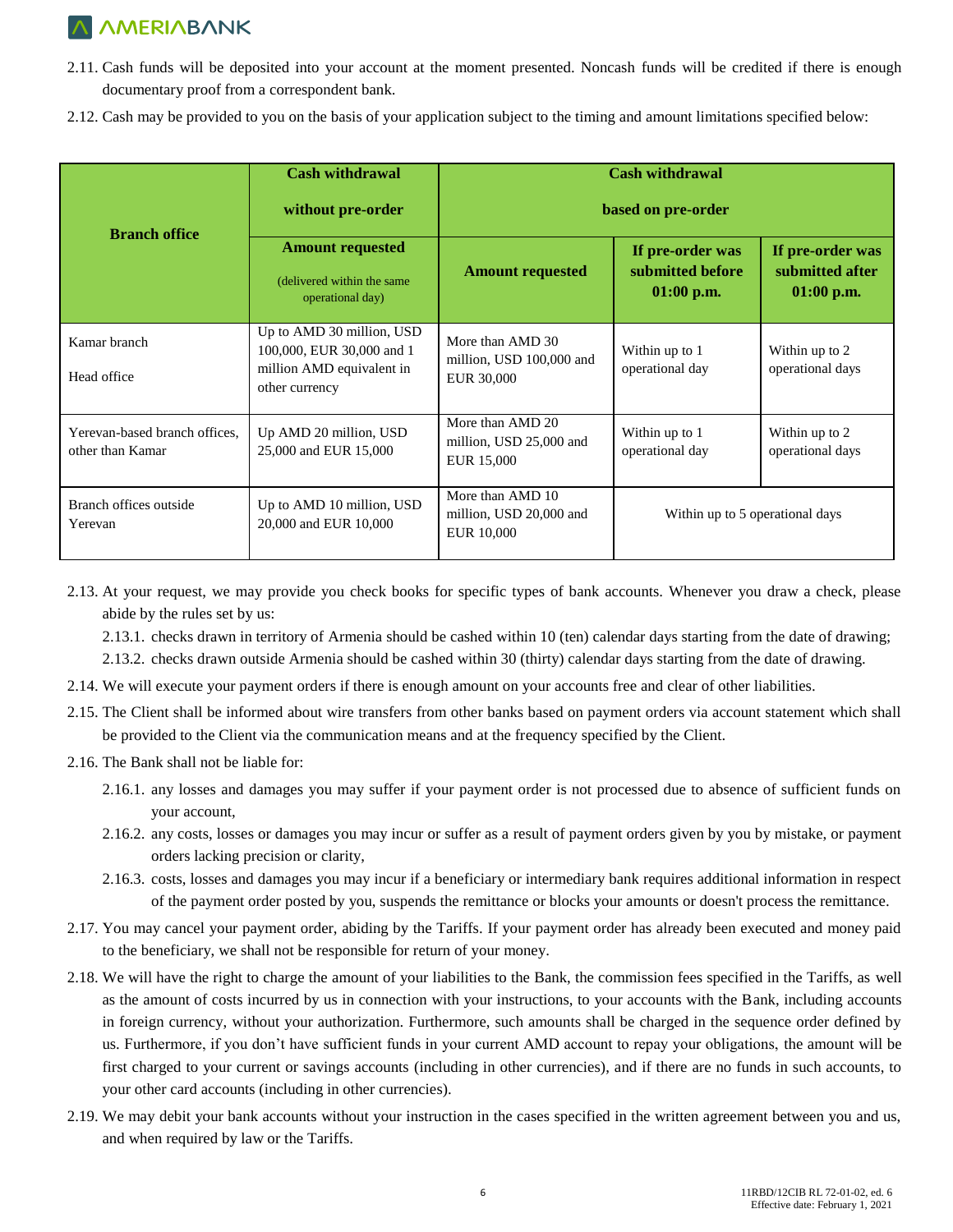- 2.20. We may charge back the amounts deposited into your account by mistake without your instruction if such transactions were the result of software, human or other error, inaccuracy, omission or recipient data coincidence.
- 2.21. Whenever required by the Armenian legislation, we will have the right to withhold taxes from your accounts without giving prior notice to you.
- 2.22. We will accrue interest to your account balances if prescribed so under the Tariffs. The accrued interest will be paid to you in Armenian drams or in the currency of your bank account upon your wish. If you prefer to receive the interest accrued on your foreign currency accounts in AMD, the amount will be converted at the exchange rate prevailing on the FX market on that day.
- 2.23. Your paper (non-physical) gold shall be stored on the gold metal account with specification of gold fineness and weight only. A paper gold account may be opened only for 999.9 pure "paper" gold. The gold will be stored at its AMD-denominated book value at the rate declared by the Central Bank of Armenia. The weight will be expressed in grams and measured to the nearest 0.01g.
- 2.24. The following transactions are available through your metal account in gold, if any:
	- 2.24.1. You may deposit paper (non-physical) gold into your account either by buying it from the Bank at the rate quoted by us or making a wire transfer from your or third party metal accounts
	- 2.24.2. You may withdraw paper (non-physical) gold from your account either by selling it to the Bank at the rate quoted by us or making a wire transfer to your or third party metal accounts
	- 2.24.3. You may sell or purchase Gold in an noncash manner which shall be subject to your instruction with specification of such transaction details as the price, date and Gold weight
	- 2.24.4. Your account may be debited without any prior notice to you for recovery of your liabilities to third parties if prescribed so by the Bank's regulations or Armenian legislation
- 2.25. Maintenance of your metal accounts in gold by us does not include registration of your title to gold or gold custody.
- 2.26. We will provide you with statements through communication means and at frequency agreed between you and us and/or prescribed under the Armenian legislation. No account statement will be provided in the cases defined under the Armenian legislation.
- 2.27. If you contact us and request an account statement at another time, we shall provide it to you within a five-day period, in which case you will be charged according to the Bank Tariffs.
- 2.28. If you don't dispute the statement during thirty (30) days after the statement date, it will be deemed accepted by you. Any objections submitted by you during or after the specified period in writing, will be reviewed in accordance with the Armenian legislation and/or our internal regulations.

#### 3. **Distance Banking**

- 3.1. To get a distance banking system you should fill in a relevant application-form (application-agreement) provided by us. Whenever met in these Terms and Conditions, a distance banking system/channel shall include phone banking, Internet/mobile banking and Bank-Client services.
- 3.2. The public terms of distance banking services shall be defined and posted by us separately in the relevant environment. By using these services or by accepting such terms in a manner defined for the particular distance banking channel you shall be deemed to have accepted the terms and conditions of such services.
- 3.3. We will charge you a fee defined in the Tariffs for provision of a distance banking system and relevant distant banking services.
- 3.4. We may impose limitations on the amount, quantity of operations, etc., with respect to each banking channel.
- 3.5. If you want to use distance banking channels, you should have the required technical facilities and the software which may be provided by us depending on the distance banking channel you choose. It is your sole responsibility to obtain and pay for the hardware and telecommunication facilities required for distance banking service and the Internet connection.
- 3.6. We shall determine a procedure and a method of your identification and authentication separately for each distance banking channel. We may change, toughen or mitigate the customer identification procedure at any time, replace or take back the identification and authentication devices provided to you.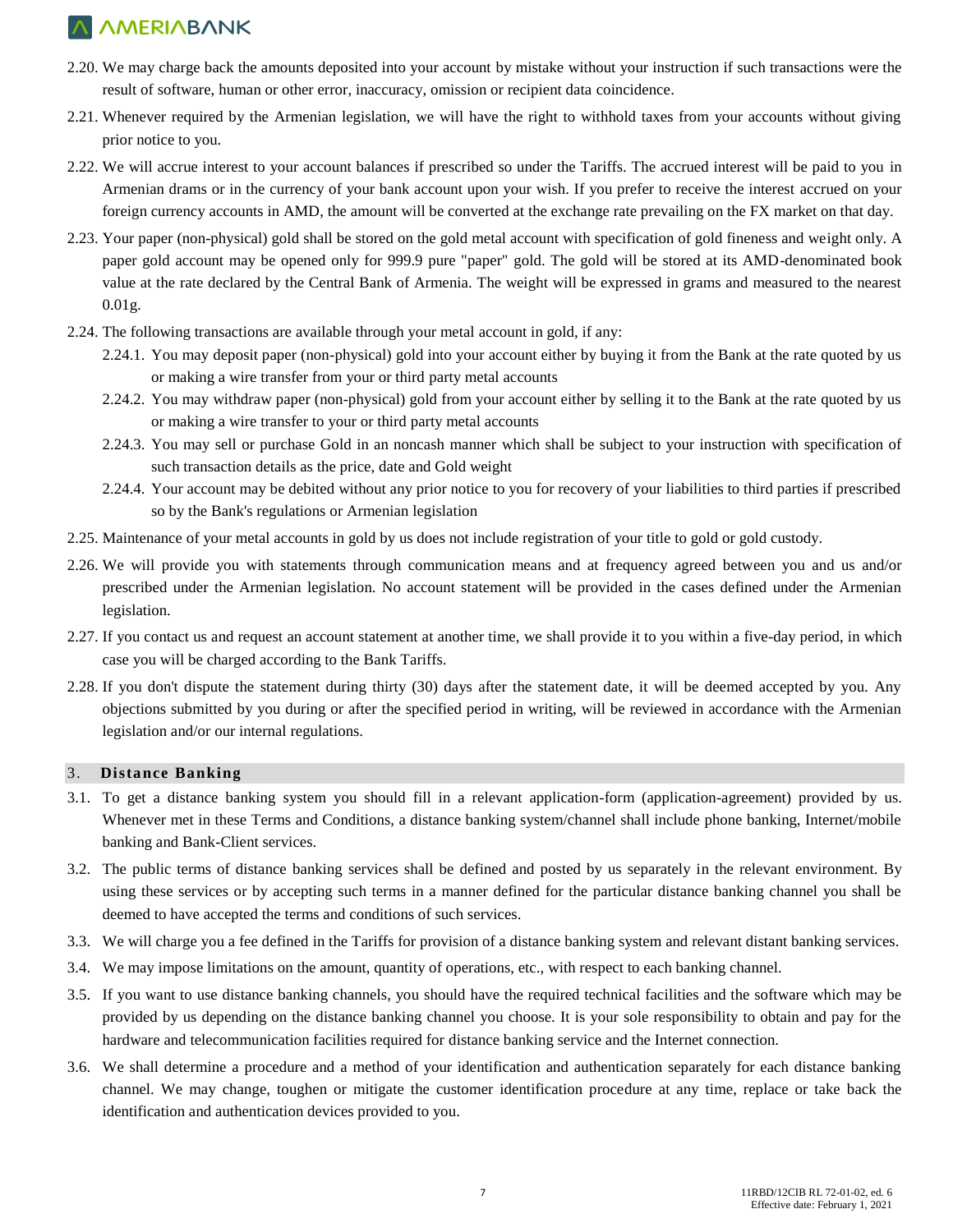- 3.7. You will be required to ensure safety of the distance banking related software and the customer identification and authentication devices, not to transfer or make them available to other persons. You alone will be responsible for all the damages and losses incurred by you, the Bank and/or a third party due to loss of the specified devices to other persons or making them available to other persons.
- 3.8. You are required to give us prompt notice of loss of software media, customer identification and authentication devices or making them available to another person or such a threat.
- 3.9. We will have the right to terminate your access to distance banking services at our sole discretion if we have suspicions that the distance banking channels are used illegally, with breach of security requirements or there is threat of fraud.
- 3.10. We shall determine the hours for distance banking service and publish this information in a relevant system or on our website.
- 3.11. Any order/instruction submitted by you to us via a distance banking channel will be processed only after we authenticate your identity in a manner defined for that particular distance banking channel.
- 3.12. It is your responsibility to ensure accuracy and completeness of orders/instructions, information, whatsoever, submitted to the Bank.
- 3.13. We may decline or not perform the order/instruction submitted by you to us via a distance banking channel:
	- 3.13.1. if your identity is not authenticated in a proper manner or if we have reasonable doubts as to your identity or legality of use of the distance banking channel
	- 3.13.2. if the information in your order is not complete or does not meet the requirements set by the Bank
	- 3.13.3. in other cases specified in the Terms and Conditions, Tariffs or Specific Terms

#### **3.14. Phone Banking**

- 3.14.1. Phone banking is a distance banking tool enabled via phone. We will provide you a phone banking option agreed between you and us.
- 3.14.2. Your verbal confirmation with use of your phone banking password shall be deemed a basis for provision of services to you in accordance with these Terms and Conditions.
- 3.14.3. You alone will be liable for the transaction performed on the basis of the order submitted by you with use of a phone banking password and any losses and damages arising thereunder.
- 3.14.4. We will provide you a phone banking password by sending a respective SMS to the phone number designated by you. You may request change of the password by submitting a written application to us in which case we will send you an SMS with a new password to the phone number specified by you. The password will be considered confidential information and will be treated so in respect of our staff, too.
- 3.14.5. You must not provide or disclose your phone banking password or make it available to any third party and must promptly notify us if your password has been disclosed, stolen and/or lost. We will not be responsible for any losses and damages you may incur as a result of transactions based on the password communicated by you to us over the phone, irrespective of whether or not we were aware of probability of loss.
- 3.14.6. For phone banking, you should call us at (+374 10) 56 11 11.
- 3.14.7. While providing you services by phone, we may contact you back from time to time for transaction confirmation at any of the phone numbers registered with us or request you to call us from any of such phone numbers.
- 3.14.8. We may block or unblock your phone banking access on the basis of your written application.
- 3.14.9. If you negotiate an FX transaction, the trade value and the sell/buy rate over the phone, you must perform the transaction during the same business day.
- 3.14.10.We may reject processing the FX transaction negotiated with you over the phone, at our sole discretion, if you fail to perform the transaction during the same business day or breach any of the pre-agreed transaction terms (trade value or exchange rate).
- 3.14.11.We may charge to your accounts a fine equal to two (2) percent of the FX exchange trade value if you refuse to perform the transaction on the same business day or breach any of the pre-agreed transaction terms (trade value or exchange rate). The amount payable will be charged to the respective transaction-related account, or, if the balance on such account is not sufficient, to your other accounts in which case the foreign currency will be exchanged at the rate defined by the Bank.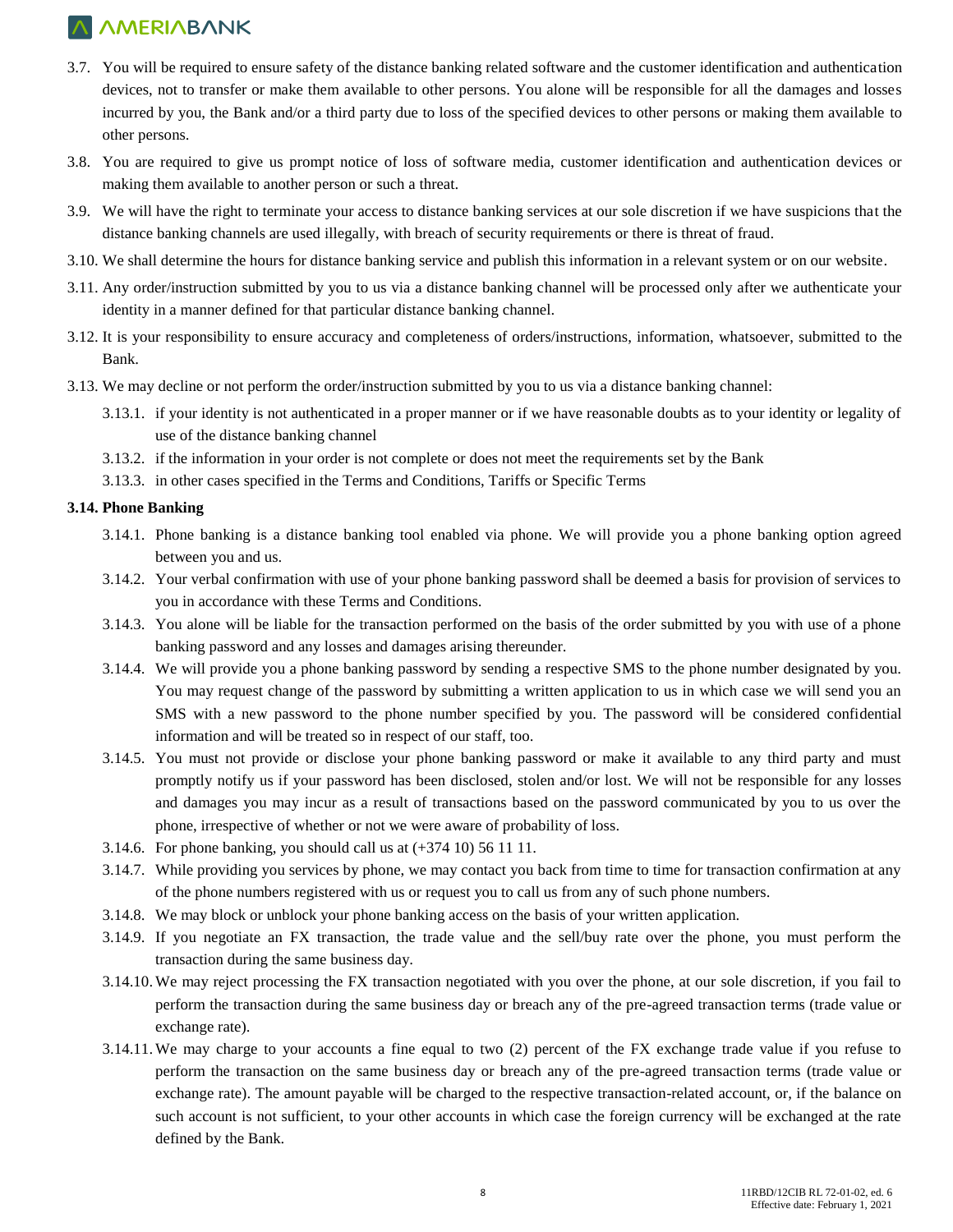#### **3.15. Internet / Mobile Banking**

- 3.15.1. Internet/mobile banking system is a browser-based or mobile app-activated distance banking solution (the "System") enabling you to use banking services and submit applications/instructions meeting the conditions and requirements set by the Bank, subject to the limitations and the procedure defined in the Tariffs, these Terms and Conditions and Specific Terms.
- 3.15.2. We may impose limitations and/or limits on some types of bank services/transactions, including declining of some of the transactions, in which case we shall post a notice of the same in the System, if possible.
- 3.15.3. Some of the services and transactions existing in the System may be unavailable during its use via the Internet browser or a mobile app.
- 3.15.4. To enable your access to the System, we will provide you with relevant identification and authentication media.
- 3.15.5. You alone will bear any and all technical, operational and other possible risks related to the System operations as well as safeguarding of identification and authentication media.
- 3.15.6. You will be required to take all actions necessary to safeguard the token and the mobile app provided by us and to protect them from the access of other persons.
- 3.15.7. You are required to give prompt notice to the Bank in case of loss of the identification and authentication media, the hardware required to use the System, the mobile app or making them available to other persons.
- 3.15.8. You will determine the usernames required for the users of the System (the "Users") to access the System by filling them in on the application forms approved by the Bank. You may have more than one usernames.
- 3.15.9. You will specify the scope of System User authorities by filling in a relevant application form.
- 3.15.10. The whole responsibility for the transactions made by the Users in the System and any and all losses and damages arising out of such transactions shall be borne by you.
- 3.15.11. You will sign (verify) the instructions in the System electronically by entering the one-time password, which is equivalent to your handwritten signature. This is a required and sufficient condition for us to consider your instruction as duly verified and a basis giving rise to rights and responsibilities under the Terms and Conditions.
- 3.15.12. The one-time password required to sign (verify) your instruction in the System electronically is generated by the token/app provided to you by us, which you may download or activate through the media provided by us.
- 3.15.13. You may follow up on the progress of your instruction by tracing its status in the System.
- 3.15.14.If the status of your instruction in the System is "in progress", it doesn't necessarily mean that your instruction has been or will be executed by us. The instruction shall be deemed executed only if the User sees confirmation as change of the status of the transaction in the System.
- 3.15.15. You will be charged a fee in accordance with the Tariffs for the token/mobile app generating one-time password, as well as for replacement of such token in case of its loss or damage.
- 3.15.16.It is your responsibility to ensure accuracy and completeness of instructions sent to us and to clearly specify the end purpose of the instruction.
- 3.15.17. The Bank shall not be liable for:
	- 3.15.17.1. any losses and damages you may incur as a result of transactions performed in breach of these Terms and Conditions, safety requirements in relation to the System, disclosure or making available the identification and authentication media required to access the System, to other persons, and the instructions given to the Bank with the use of such media and executed by the Bank, irrespective of whether or not we have been aware of the likeliness of such losses and damages;
	- 3.15.17.2. any damage or loss incurred by you as a result of rejection of the instruction/order, if the latter was not completed properly, or if there are other grounds envisaged under the Terms and Conditions;
- 3.15.18.We shall have the right to terminate servicing you through the System and suspend your System access for an indefinite period at our sole discretion and without any reimbursement during the System troubleshooting, software upgrading or replacement, as well as scheduled maintenance works. We shall not be liable for any losses borne by you under the circumstances specified herein.

#### **3.16. Bank-Client Service**

3.16.1. Bank-Client system is a distance banking solution (the "Bank-Client system") driven by software and technical facilities and enabling you to use banking services and perform banking transactions available in it subject to the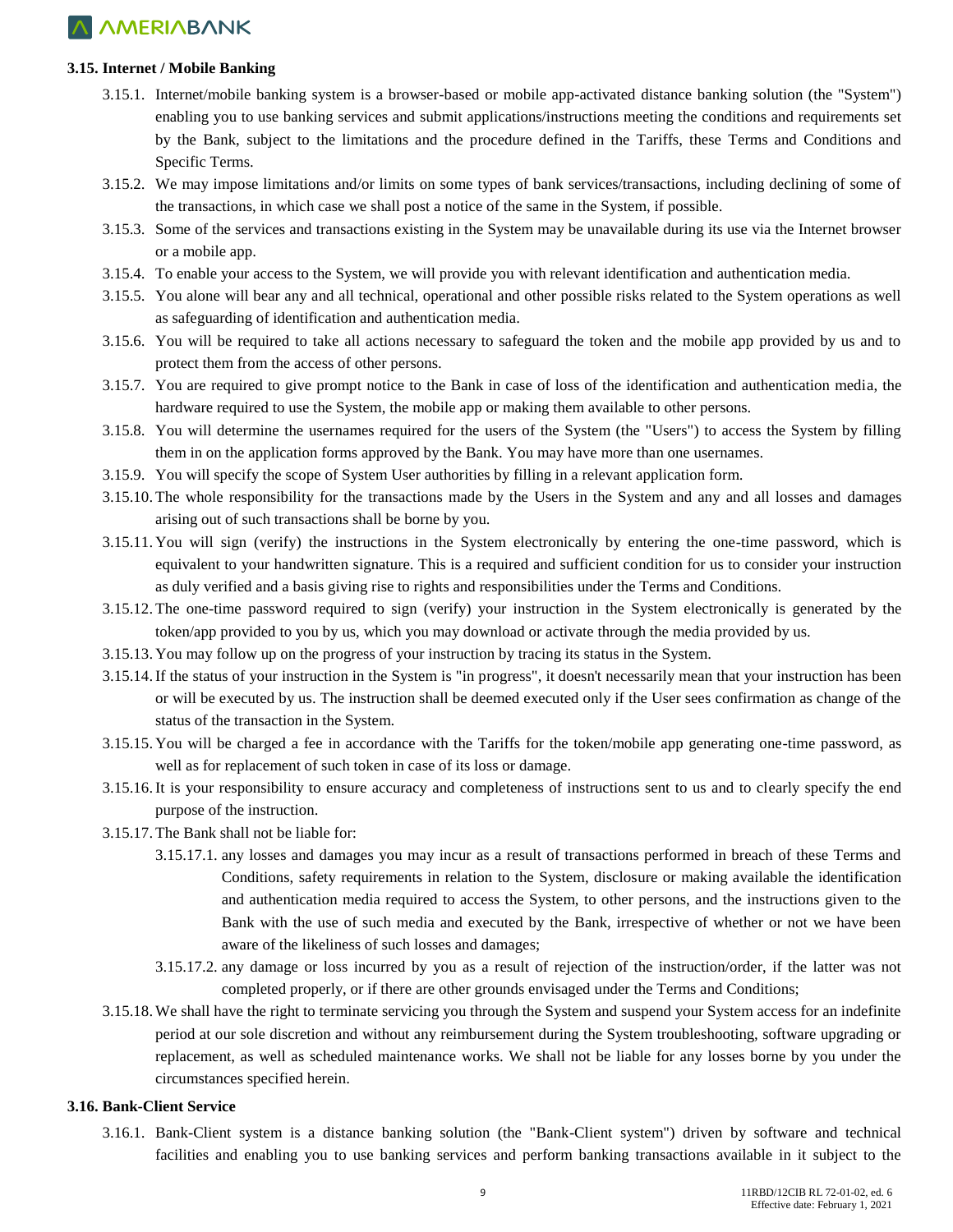limitations and the procedure defined in the Tariffs, these Terms and Conditions, Specific Terms and the particular distance banking system.

- 3.16.2. Bank-Client system is comprised of the Bank's central exchange terminal and your user exchange terminals.
- 3.16.3. Your user exchange terminal is a PC with an output connecting to the network, a standard system and software protection program.
- 3.16.4. You part of the Bank-Client system consists of the software provided by us (including the Certification Center certificate). It will be installed on your PC which should meet the recommended requirements published on our website. Your part of the Bank-Client system will receive the information and ensure execution of settlement transactions (getting statements and electronic documents from us, sending electronic payment documents to you and exchanging other information with us). You shall be responsible for using your part of the Bank-Client system on a virus-free PC in a good working condition.
- 3.16.5. After installation of the software and required technical devices you and we will sign an act on installation and delivery of the Bank-Client system.
- 3.16.6. You may not duplicate the software provided by us and transfer it to other persons.
- 3.16.7. You will appoint employees responsible for operation of the Bank-Client system by filling in and submitting a relevant form approved by the Bank.
- 3.16.8. You will sign (verify) the instructions (electronic documents) in the Bank-Client system electronically by entering the electronic digital signature (EDS), which is equivalent to your handwritten signature. This is a required and sufficient condition for us to consider your instruction as duly verified and a basis giving rise to rights and responsibilities under the Terms and Conditions.
- 3.16.9. To sign (verify) your instruction in the Bank-Client system electronically, the EDS will be generated and verified by the EDS key pair (one public and one private). Only the owner has the private key and may use it to generate an EDS, while the public key is used to verify the EDS and transferred to the receiver of the EDS-verified electronic document. The public key that is known may not be used to restore the matching private key. The certificates of the users' public keys are generated by means of an electronic file created by our Certification Center and containing your details and the public key verified by the Certification Center. The public key certificate is generated by the Certification Center based on the certificate signing request that you create and send to the Bank. The certificate signing request is an electronic file created during generation of the EDS keys and containing your details and the public key. Your public key certificates will be kept with us.
- 3.16.10. You alone will bear any and all technical, operational and other possible risks related to the Bank-Client system operations as well as safeguarding of identification and authentication media. You are fully responsible for keeping the keys safe, not disclosing them or making available to other persons.
- 3.16.11.Both you and we shall treat the EDS private keys of the Bank-Client system as confidential and reproduce them in case of loss of the public keys. The frequency of scheduled change of keys may not be less than once in a year. The keys must be also changed if the keys of any of the Party have been corrupted.
- 3.16.12. You will have the right to re-generate your EDS private keys any time, send a certificate signing request to us and receive your public key certificate verified by our Certification Center.
- 3.16.13.We shall confirm your new public key through the Certification Center on the basis of your application sent either electronically by Bank-Client system or submitted in writing, and issue a new key certificate.
- 3.16.14.We shall have the right to cancel your public key certificate before the due date and request you to provide a new key.
- 3.16.15. You and we shall promptly inform each other if the EDS private keys are corrupted, lost, stolen or used by anyone without authorized access, as well as if the software and technical facilities of the development subprogram, safety, protection and information exchange media are damaged, in order to take other agreed actions for the purpose of unplanned changing of the keys and ensuring working condition of the Bank-Client system. In such cases, operation of the Bank-Client system will be temporarily suspended until completion of key change unscheduled works.
- 3.16.16. Electronic documents give rise to liabilities stipulated in these Terms and Conditions provided that such documents are duly generated by you, verified by two electronic signatures, encrypted and transferred via the Bank-Client system by you, then received, decrypted, verified and accepted by us.